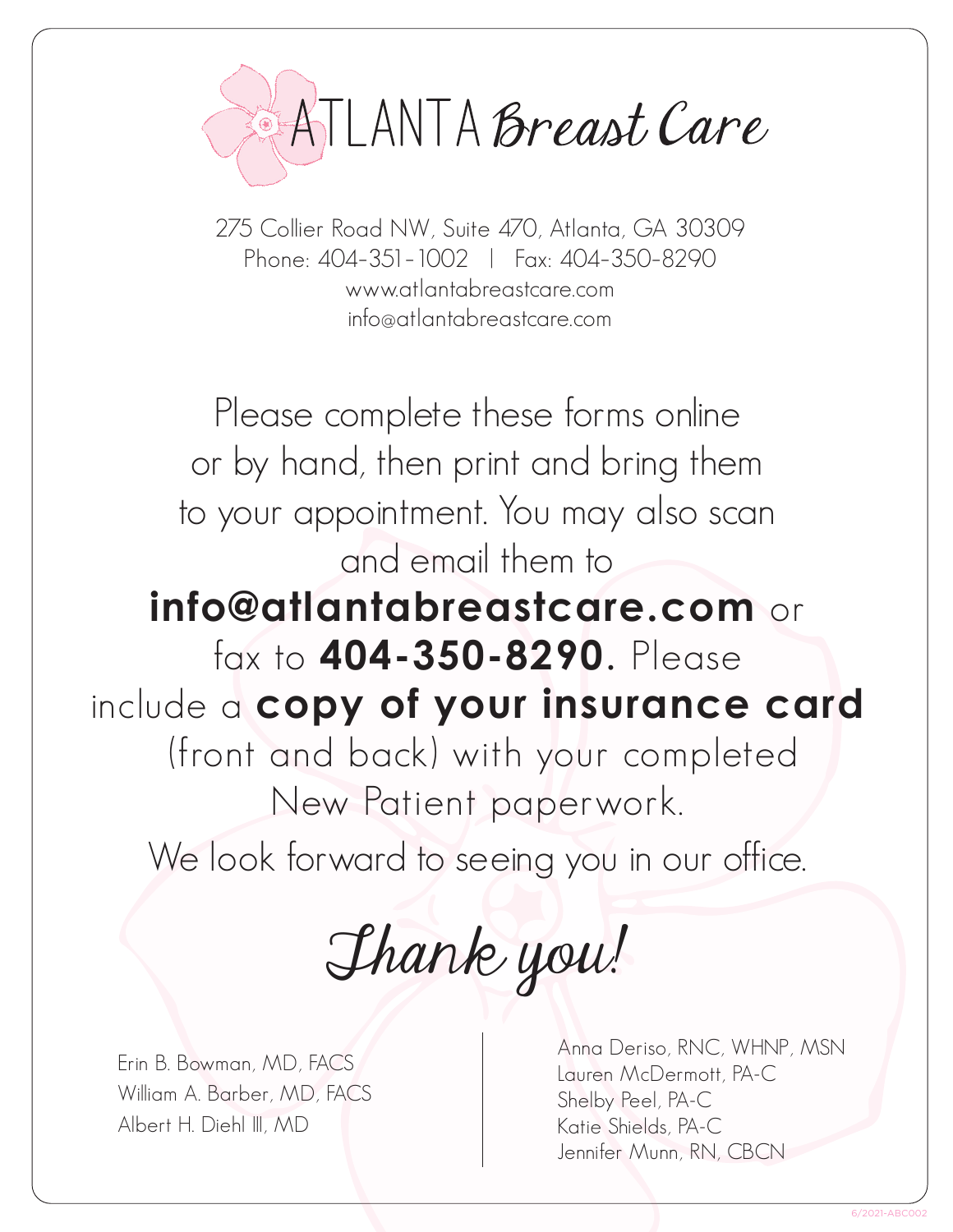

**MALE NEW PATIENT**

275 Collier Road NW, Suite 470, Atlanta, GA 30309 Phone: 404–351–1002 | Fax: 404–350–8290 www.atlantabreastcare.com info@atlantabreastcare.com

Erin B. Bowman, MD, FACS William A. Barber, MD, FACS Albert H. Diehl III, MD

Anna Deriso, RNC, WHNP, MSN Lauren McDermott, PA-C Shelby Peel, PA-C • Katie Shields, PA-C Jennifer Munn, RN, CBCN

| Name                                                     | Address                                                                                                         | Phone Number                                                                                                               |
|----------------------------------------------------------|-----------------------------------------------------------------------------------------------------------------|----------------------------------------------------------------------------------------------------------------------------|
|                                                          | Have you or any family member been tested for the "breast cancer gene" (BRCA 1 or 2)? $\Box$ Yes $\Box$ No      |                                                                                                                            |
| Are you of Ashkenazi Jewish decent? $\Box$ Yes $\Box$ No |                                                                                                                 |                                                                                                                            |
|                                                          | Have you ever had a breast biopsy/aspiration/surgery? $\Box$ Yes $\Box$ No                                      |                                                                                                                            |
|                                                          |                                                                                                                 |                                                                                                                            |
| SOCIAL HISTORY                                           |                                                                                                                 |                                                                                                                            |
|                                                          |                                                                                                                 | Average caffeine intake / <b>quantity</b> : $\Box$ Daily ________ $\Box$ Weekly ________ $\Box$ Rarely _______ $\Box$ None |
|                                                          | Average alcohol intake / $\mathsf{quantity}$ : $\Box$ Daily ________ $\Box$ Weekly _______ $\Box$ Rarely ______ | $\Box$ None                                                                                                                |
|                                                          | Do you smoke tobacco? $\Box$ Yes, currently $\Box$ Yes, previously $\Box$ No                                    |                                                                                                                            |
| If yes, how much $\_\_$ for how long $\_\_$              |                                                                                                                 |                                                                                                                            |
|                                                          |                                                                                                                 |                                                                                                                            |
| Do you smoke marijuana?                                  |                                                                                                                 | $\Box$ Yes, currently $\Box$ Yes, previously $\Box$ No                                                                     |
| Do you use illicit substances?                           |                                                                                                                 | $\Box$ Yes, currently $\Box$ Yes, previously $\Box$ No                                                                     |
|                                                          |                                                                                                                 |                                                                                                                            |
|                                                          |                                                                                                                 | Do you use performance enhancing supplements/vitamins? $\Box$ No $\Box$ Yes, currently $\Box$ Yes, previously              |
| If yes, what type? _                                     |                                                                                                                 |                                                                                                                            |
|                                                          |                                                                                                                 | FAMILY CANCER HISTORY > Please specify the type of cancer if "other" is checked.                                           |
| Cancer Type                                              | (circle one)<br>Relation                                                                                        | Age<br>Living<br>Age<br>at death<br>at diagnosis                                                                           |
| □ Breast □ Other___________________                      |                                                                                                                 | $\Box$ Yes $\Box$ No                                                                                                       |
| □ Breast □ Other___________________                      |                                                                                                                 | $\Box$ Yes $\Box$ No                                                                                                       |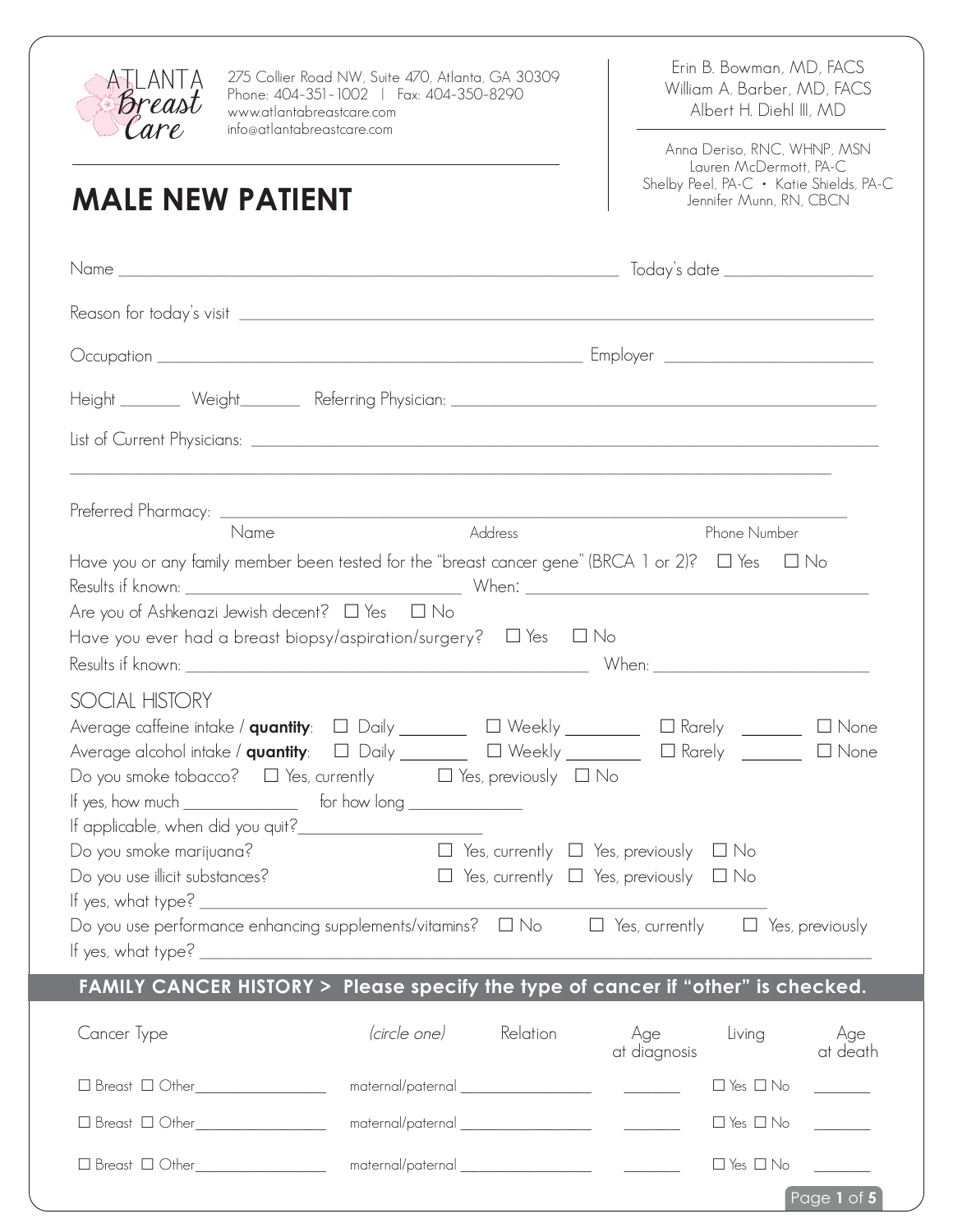ATLANTA Breast Care

# **Medical History**

Name \_\_\_\_\_\_\_\_\_\_\_\_\_\_\_\_\_\_\_\_\_\_\_\_\_\_\_\_\_\_\_\_\_\_\_\_\_\_\_\_\_\_\_\_\_\_\_\_\_\_\_\_\_\_\_\_\_\_\_\_\_\_\_\_\_\_\_\_\_ Today's date \_\_\_\_\_\_\_\_\_\_\_\_\_\_\_\_\_\_\_

If you have ANY of the following medical issues please check (or complete where applicable):

|   | Cancer                                   | lype                                        | Year Diagnosed               |
|---|------------------------------------------|---------------------------------------------|------------------------------|
|   | Autoimmune Disease                       | Type                                        | Year Diagnosed               |
|   | <b>Bleeding/Clotting Disorder</b>        | Type                                        | Year Diagnosed               |
|   | Skin Problems                            | lype                                        | Year Diagnosed               |
|   | <b>Thyroid Disease</b>                   | Type                                        | Year Diagnosed               |
|   |                                          |                                             |                              |
|   | Anemia                                   | GERD/Reflux                                 | Kidney Disease               |
|   | Anxiety                                  | Gout                                        | Kidney Stones                |
| П | Arthritis/Osteoarthritis                 | <b>Heart Disease</b>                        | Liver disease                |
|   | Asthma                                   | Heart Murmur                                | Migraines                    |
|   | <b>COPD</b>                              | Hepatitis                                   | <b>PCOS</b>                  |
|   | Coronary Artery Disease                  | High Blood Pressure                         | Pulmonary Embolism           |
|   | Deep Vein Thrombosis                     | High Cholesterol                            | Seizures                     |
|   | Depression                               | <b>HIV/AIDS</b>                             | Stroke                       |
|   | <b>Diverticulitis</b>                    | Irregular Heart Rate/Rhythm                 |                              |
|   | <b>CPAP</b><br>Sleep Apnea: (circle one) | APAP<br>$\Box$ Diabetes: (circle one)<br>or | Type I<br>$Type \parallelor$ |

Please list any surgeries (ie: oral, orthopedic, etc.) and **include month/year of surgery:**

|                                      | Do you have an allergy to any medications?<br>If yes, please list the drug and the reaction: _________________________________ | $\Box$ Yes $\Box$ No |                      |
|--------------------------------------|--------------------------------------------------------------------------------------------------------------------------------|----------------------|----------------------|
| <b>Current medications/vitamins:</b> |                                                                                                                                |                      | Other relevant info: |
| Name                                 | Dose                                                                                                                           | Frequency            |                      |
|                                      |                                                                                                                                |                      |                      |
|                                      |                                                                                                                                |                      |                      |

 $\_$  ,  $\_$  ,  $\_$  ,  $\_$  ,  $\_$  ,  $\_$  ,  $\_$  ,  $\_$  ,  $\_$  ,  $\_$  ,  $\_$  ,  $\_$  ,  $\_$  ,  $\_$  ,  $\_$  ,  $\_$  ,  $\_$  ,  $\_$  ,  $\_$  ,  $\_$  ,  $\_$  ,  $\_$  ,  $\_$  ,  $\_$  ,  $\_$  ,  $\_$  ,  $\_$  ,  $\_$  ,  $\_$  ,  $\_$  ,  $\_$  ,  $\_$  ,  $\_$  ,  $\_$  ,  $\_$  ,  $\_$  ,  $\_$  ,

Page **2** of **5**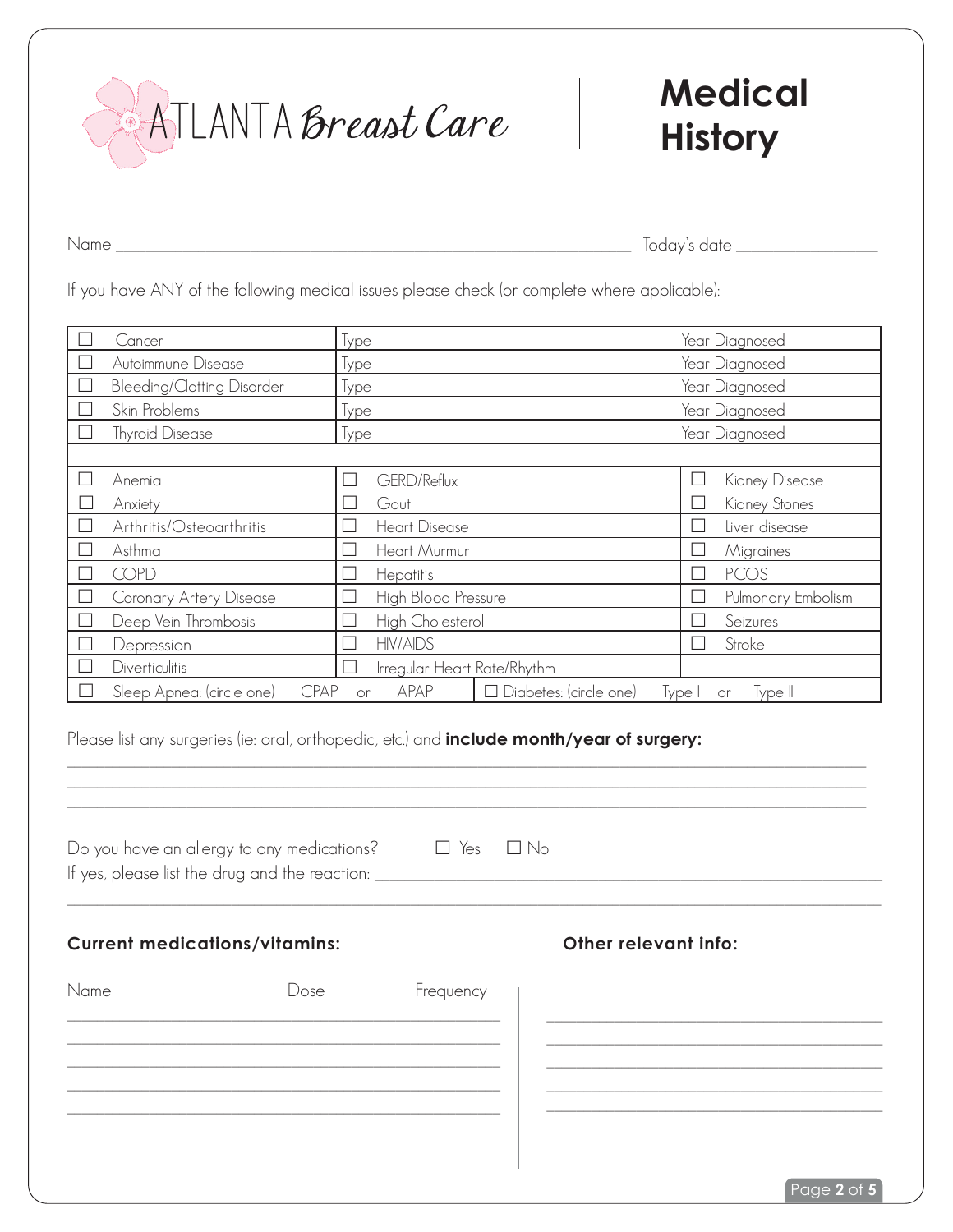|                                                                                                                                                         | ATLANTA Breast Care          |                | Erin B. Bowman, MD, FACS<br>William A. Barber, MD, FACS<br>Albert H. Diehl III, MD                                                                                                                                                                                                                       |
|---------------------------------------------------------------------------------------------------------------------------------------------------------|------------------------------|----------------|----------------------------------------------------------------------------------------------------------------------------------------------------------------------------------------------------------------------------------------------------------------------------------------------------------|
| 275 Collier Road NW, Suite 470, Atlanta, GA 30309<br>Phone: 404-351-1002   Fax: 404-350-8290<br>www.atlantabreastcare.com<br>info@atlantabreastcare.com |                              |                | Anna Deriso, RNC, WHNP, MSN<br>Lauren McDermott, PA-C<br>Shelby Peel, PA-C · Katie Shields, PA-C<br>Jennifer Munn, RN, CBCN                                                                                                                                                                              |
| First Name                                                                                                                                              | MI                           | Last Name      | Preferred Name                                                                                                                                                                                                                                                                                           |
| SSN                                                                                                                                                     | <b>Birth Date</b>            |                | Email Address (required for Portal Access)                                                                                                                                                                                                                                                               |
| Address                                                                                                                                                 |                              |                |                                                                                                                                                                                                                                                                                                          |
| City                                                                                                                                                    |                              | State          | Zip<br>PLEASE CHECK YOUR PREFERRED CONTACT NUMBER BELOW (Check ONE only)                                                                                                                                                                                                                                 |
| $\Box$ Home                                                                                                                                             | Work                         |                | $\Box$ Cell                                                                                                                                                                                                                                                                                              |
| <b>Emergency Contact</b>                                                                                                                                |                              | Relation       | <b>Contact Number</b>                                                                                                                                                                                                                                                                                    |
|                                                                                                                                                         | <b>INSURANCE INFORMATION</b> |                |                                                                                                                                                                                                                                                                                                          |
| Primary Insurance Co.                                                                                                                                   |                              | Group Number _ |                                                                                                                                                                                                                                                                                                          |
| Subscriber Name                                                                                                                                         |                              | ID#            |                                                                                                                                                                                                                                                                                                          |
|                                                                                                                                                         |                              |                |                                                                                                                                                                                                                                                                                                          |
|                                                                                                                                                         |                              |                | Secondary Insurance Co. _________________________________Group Number ______________________________                                                                                                                                                                                                     |
|                                                                                                                                                         |                              |                |                                                                                                                                                                                                                                                                                                          |
|                                                                                                                                                         |                              |                |                                                                                                                                                                                                                                                                                                          |
| Responsible Party if other than patient                                                                                                                 |                              | Relation       | <b>Contact Number</b>                                                                                                                                                                                                                                                                                    |
| for any amount not covered by my insurance plan.                                                                                                        |                              |                | I hereby authorize Atlanta Breast Care to bill my insurance carrier for any services rendered by any agents of the practice. With this authorization<br>I assign any and all benefits payable for services rendered by Atlanta Breast Care or agents of the practice. I understand that I am responsible |
| A copy of this authorization shall be valid as the original.                                                                                            |                              |                | I hereby authorize the release of any and all medical information necessary to the treatment I receive while under the care of Atlanta Breast<br>Care. I authorize the release of medical information including x-rays, pathology, laboratory and operative reports to Atlanta Breast Care.              |
| Patient or Guardian Signature                                                                                                                           |                              |                | Date<br>Page $3$ of $5$                                                                                                                                                                                                                                                                                  |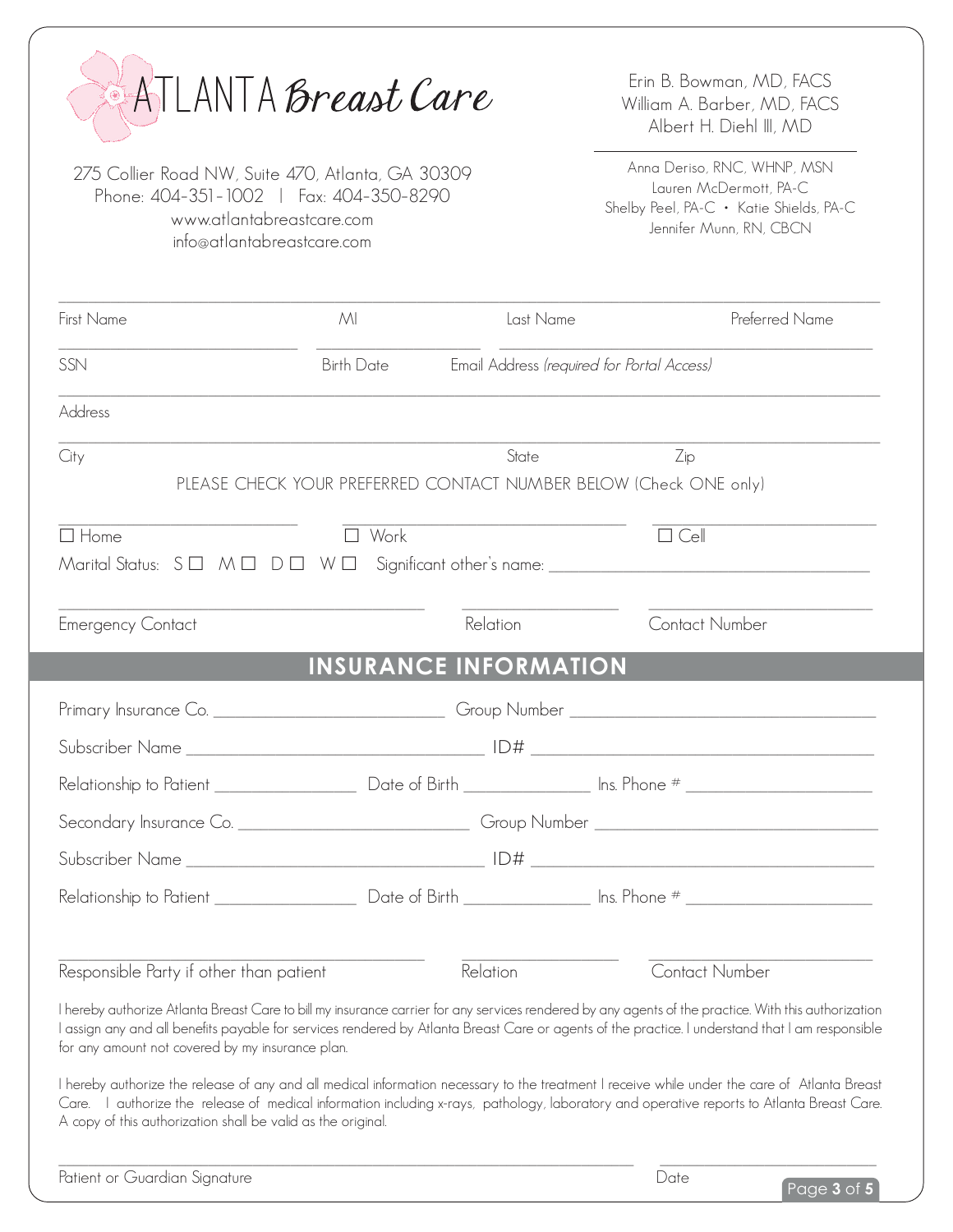

## **FINANCIAL POLICY**

#### **INSURANCE**

It is the patient's responsibility to provide the most current insurance information available. In the event that we are provided with incorrect insurance information, the patient will be responsible for the balance. Any deductible, co-pay or co-insurance required by your insurance will be collected at the time of service. To assist you in filing your own insurance claim, we will provide you with an itemized statement.

We will submit claims to your insurance company on your behalf. You are responsible to ensure that we have a current referral on file, if required by your insurance company. While we have participation agreements with most carriers, you are responsible to know its limitations and reimbursement levels. If we do not participate with your insurance carrier we require payment at the time of service for office visits and procedures.

#### **NO SHOW POLICY**

A "No–Show" is someone who misses an appointment without cancelling 48 hours in advance or who arrives more than 15 minutes late on the day of their appointment and therefore cannot be seen.. No-Shows will be billed, and must pay, a \$50 no-show fee before their appointment can be rescheduled.

#### **SURGERY**

Any deductible, co-insurance, or out of pocket expenses should be paid in full prior to surgery.

#### **FEES FOR NON-PHYSICIAN SERVICES**

Returned check fees are \$40. A billing fee of \$2.50 will be added to all account balances carried from one month to the next. The fee for completion of forms including disability forms, cancer policy claim forms, letters for cancellations of airline reservations, excuses from services such as jury duty, etc. is \$25. Additional form completions are \$15. We follow the State of Georgia's fee schedule for copies of medical records. Atlanta Breast Care reserves the right to charge a minimum fee of \$15 for a request for medical records.

### **ACCOUNT BALANCES**

Payments can be made with cash, check, credit card, or money order. Account balances will be kept open for no longer than 120 days. After 120 days, unpaid balances including incurred interest, will be turned over to an outside collection company, the undersigned is required to pay all collection fees, including, but not limited to legal/ attorney's fees.

#### **QUESTIONS?**

If you have any questions about our financial policy or your insurance reimbursement, please feel free to discuss them with our business office staff.

I have read and understand my financial responsibilities under this policy.

Patient or Guardian Signature **Date**